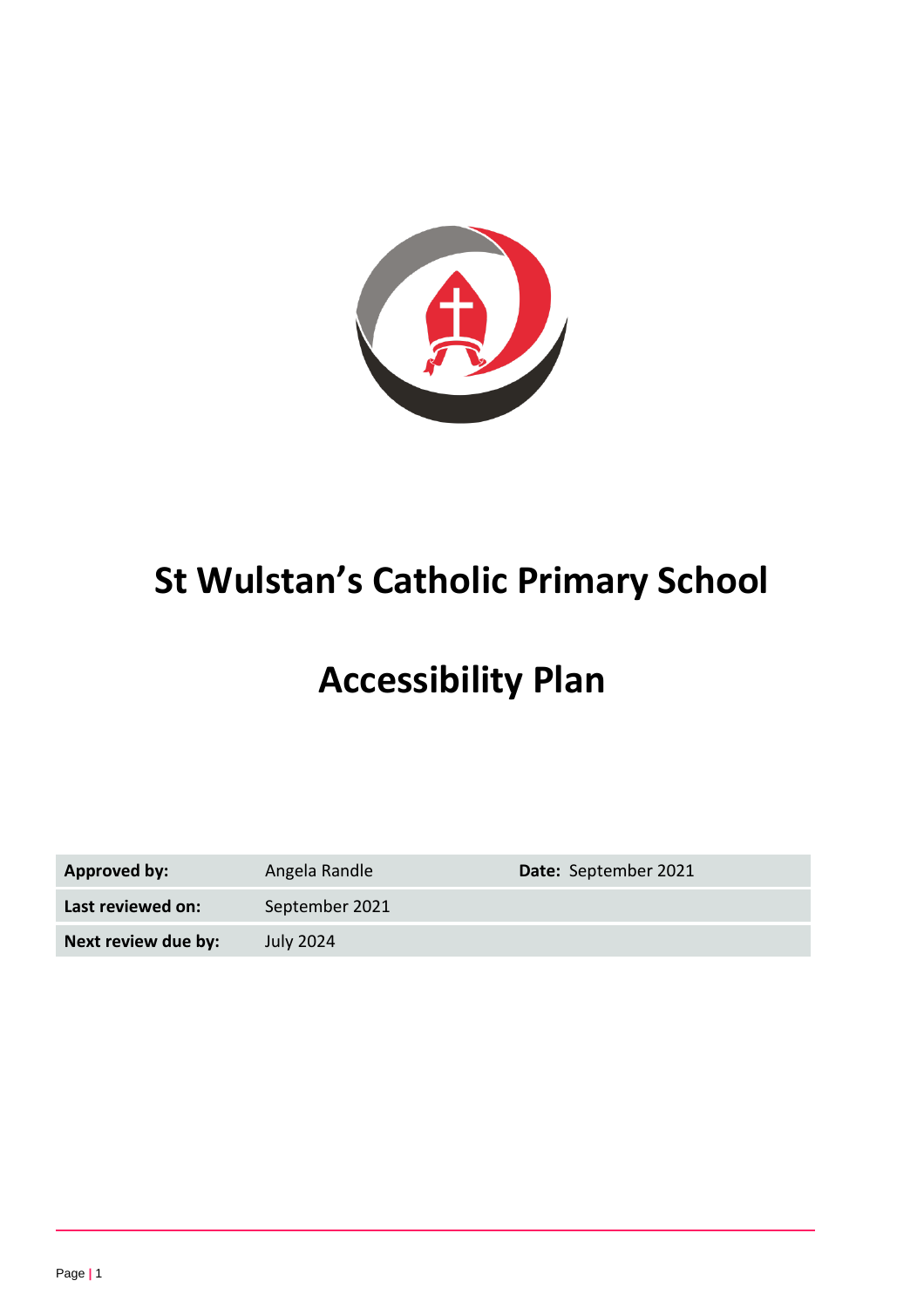### **Aims**

Schools are required under the Equality Act 2010 to have an accessibility plan.

The purpose of the plan is to:

- Increase the extent to which disabled pupils can participate in the curriculum
- Improve the physical environment of the school to enable disabled pupils to take better advantage of education, benefits, facilities and services provided
- Improve the availability of accessible information to disabled pupils

Our school aims to treat all its pupils fairly and with respect. This involves providing access and opportunities for all pupils without discrimination of any kind.

St Wulstan's is an inclusive Catholic school that is guided by the Gospel values that are expressed in our school aims and mission statement. These aims promote inclusive education in its widest sense in all areas of school life. Providing for pupils with Special Educational Needs and Disabilities (SEND) is just one way in which we promote and support inclusion. We believe that each child is unique, being created in God's own likeness, each with his/her own gifts and talents.

The plan will be made available online on the school website, and paper copies are available upon request. Our school is also committed to ensuring staff are trained in equality issues with reference to the Equality Act 2010, including understanding disability issues.

Our school's complaints procedure covers the accessibility plan. If you have any concerns relating to accessibility in school, the complaints procedure sets out the process for raising these concerns.

### **Legislation and guidance**

This document meets the requirements of [schedule 10 of the Equality Act 2010](http://www.legislation.gov.uk/ukpga/2010/15/schedule/10) and the Department for Education (DfE[\) guidance for schools on the Equality Act 2010.](https://www.gov.uk/government/publications/equality-act-2010-advice-for-schools) The Equality Act 2010 defines an individual as disabled if they have a physical or mental impairment that has a 'substantial' and 'long-term' adverse effect on their ability to undertake normal day to day activities.

Under the [Special Educational Needs and Disability \(SEND\) Code of Practice](https://www.gov.uk/government/publications/send-code-of-practice-0-to-25), 'long-term' is defined as 'a year or more' and 'substantial' is defined as 'more than minor or trivial'. The definition includes sensory impairments such as those affecting sight or hearing, and long-term health conditions such as asthma, diabetes, epilepsy and cancer. Schools are required to make 'reasonable adjustments' for pupils with disabilities under the Equality Act 2010, to alleviate any substantial disadvantage that a disabled pupil faces in comparison with non-disabled pupils. This can include, for example, the provision of an auxiliary aid or adjustments to premises.

#### **Monitoring arrangements**

This document will be reviewed every **3** years, but may be reviewed and updated more frequently if necessary. It will be approved by the Chair of the Local Governing Body.

#### **Links with other policies**

This accessibility plan is linked to the following policies and documents:

- Risk assessment policy
- Health and safety policy
- Special educational needs (SEN) information report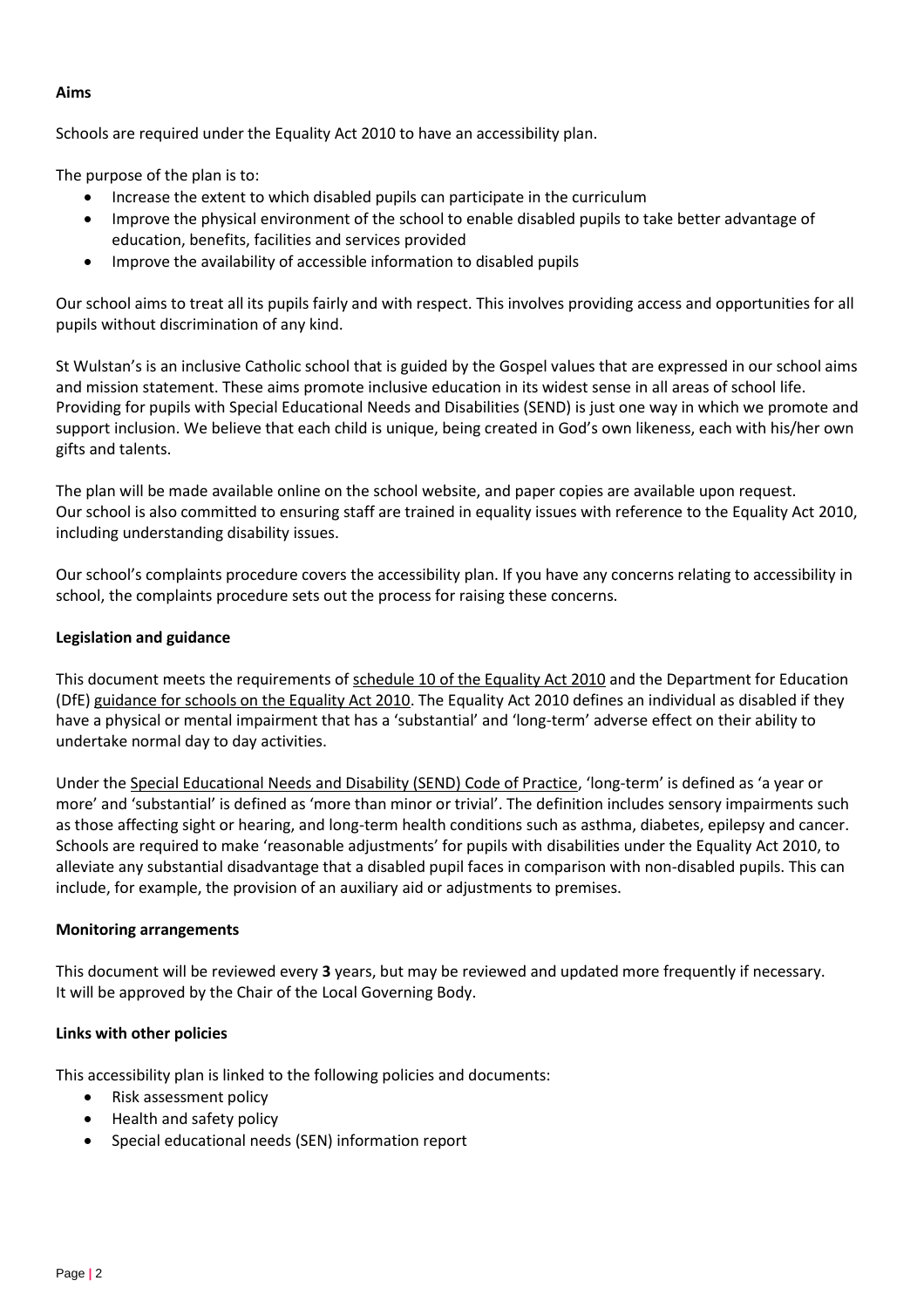## **Action Plan**

This action plan sets out the aims of our accessibility plan in accordance with the Equality Act 2010.

| <b>AIM</b>                                                              | <b>CURRENT GOOD PRACTICE</b>                                                                                                                                                                                                                                                                                                                                                                                                                                                                                                                        | <b>ACTIONS TO BE TAKEN/STRATEGIES</b>                                                                                                                                                                                                                                                                                                                                                                                                                                                                                                                                                                                                                                          | <b>PERSON</b><br><b>RESPONSIBLE</b>                        | <b>DATE TO</b><br><b>COMPLETE</b><br><b>ACTIONS</b><br>BY | <b>SUCCESS CRITERIA</b>                                                                                                                                                                                                                            |
|-------------------------------------------------------------------------|-----------------------------------------------------------------------------------------------------------------------------------------------------------------------------------------------------------------------------------------------------------------------------------------------------------------------------------------------------------------------------------------------------------------------------------------------------------------------------------------------------------------------------------------------------|--------------------------------------------------------------------------------------------------------------------------------------------------------------------------------------------------------------------------------------------------------------------------------------------------------------------------------------------------------------------------------------------------------------------------------------------------------------------------------------------------------------------------------------------------------------------------------------------------------------------------------------------------------------------------------|------------------------------------------------------------|-----------------------------------------------------------|----------------------------------------------------------------------------------------------------------------------------------------------------------------------------------------------------------------------------------------------------|
| Increase access to<br>the curriculum for<br>pupils with a<br>disability | We offer a differentiated<br>$\bullet$<br>curriculum for all pupils.<br>We use resources tailored to<br>$\bullet$<br>the needs of pupils who<br>require support to access the<br>curriculum.<br>Curriculum progress is tracked<br>$\bullet$<br>for all pupils, including those<br>with SEND and changes to the<br>curriculum made if necessary.<br>Targets are set effectively and<br>$\bullet$<br>are appropriate for pupils with<br>additional needs.<br>The curriculum is reviewed to<br>$\bullet$<br>ensure it meets the needs of<br>all pupils | Children to work in a variety of<br>$\bullet$<br>ways - individuals, pairs, group<br>and whole class across the whole<br>curriculum.<br>Effective deployment of staff to<br>$\bullet$<br>support specific needs by<br>carrying out tailored<br>intervention programs.<br>Ensure that information is<br>$\bullet$<br>presented in a way that meets<br>the needs of children with<br>specific difficulties.<br>Ensure that<br>$\bullet$<br>strategies/interventions<br>recommended by external<br>agencies are implemented<br>correctly.<br>Ensure that equipment provided<br>$\bullet$<br>by outside agencies is used<br>correctly and that staff receive<br>adequate training. | <b>SLT</b><br><b>SENCO</b><br><b>Class Teachers</b><br>TAs | Ongoing                                                   | Resources are<br>$\bullet$<br>targeted more<br>efficiently.<br>Children achieve or<br>exceed their<br>individual targets.<br>When lessons are<br>monitored,<br>SENCO/SLT can<br>identify that<br>strategies outlined in<br>this plan are in place. |
| Improve and<br>maintain access to<br>the physical<br>environment        | Our school environment is<br>$\bullet$<br>adapted and can be adapted<br>further to meet the needs of<br>our pupils as required.<br>Our school currently has the<br>following adaptions:                                                                                                                                                                                                                                                                                                                                                             | To review existing Education,<br>$\bullet$<br>Health and Care Plans (EHCP)<br>annually for pupils with<br>disabilities and adapt/extend<br>provision where required.<br>To seek support from external<br>$\bullet$                                                                                                                                                                                                                                                                                                                                                                                                                                                             | <b>SLT</b><br><b>SENCO</b><br>Site Manager                 | Ongoing<br>Health and<br>Safety<br>Audit<br>October       | Provision for all<br>$\bullet$<br>pupils will be<br>outstanding and<br>meet their needs.<br>Our school continues<br>to be accessible to                                                                                                            |